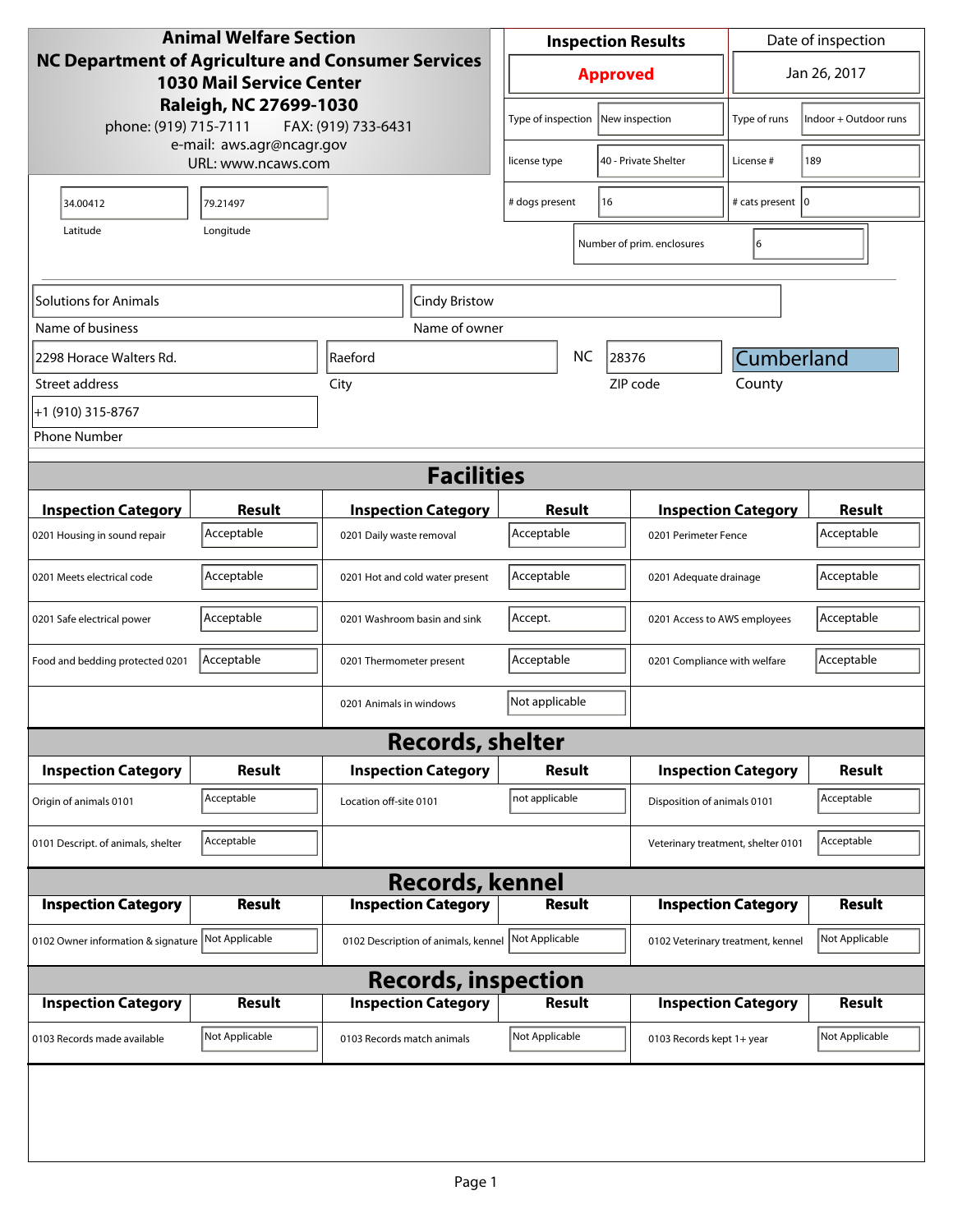| <b>Animal Welfare Section, NCDA&amp;CS</b>                  |                |                                    | <b>Inspection Results</b>       | Date of inspection                |                                    |                |  |
|-------------------------------------------------------------|----------------|------------------------------------|---------------------------------|-----------------------------------|------------------------------------|----------------|--|
| Inspection Report, continued                                |                |                                    | Jan 26, 2017<br><b>Approved</b> |                                   |                                    |                |  |
| <b>Solutions for Animals</b><br><b>Cindy Bristow</b>        |                |                                    |                                 | Raeford                           |                                    | <b>NC</b>      |  |
| <b>Indoor facilities</b>                                    |                |                                    |                                 |                                   |                                    |                |  |
| <b>Inspection Category</b>                                  | Result         | <b>Inspection Category</b>         | Result                          | <b>Inspection Category</b>        |                                    | Result         |  |
| 0202 Ambient temperature, indoor                            | Acceptable     | 0202 Ventilation, indoor           | Acceptable                      | 0202 Lighting, indoor             |                                    | Acceptable     |  |
| 0202 Imperv./Sanitary surf., indoor                         | Acceptable     | 0202 Drainage, indoor              | Acceptable                      |                                   |                                    |                |  |
|                                                             |                | <b>Outdoor facilities</b>          |                                 |                                   |                                    |                |  |
| <b>Inspection Category</b>                                  | Result         | <b>Inspection Category</b>         | Result                          | <b>Inspection Category</b>        |                                    | <b>Result</b>  |  |
| 0203 Impervious surfaces, outdoor                           | Acceptable     | 0203 Housing, 1 per animal         | Not Applicable                  | 0203 Protection from elements     |                                    | Not Applicable |  |
| 0203 Owner advised, outdoor                                 | Not Applicable | 0203 Drainage, outdoor             | Not Applicable                  |                                   |                                    |                |  |
|                                                             |                | <b>Primary enclosures</b>          |                                 |                                   |                                    |                |  |
| <b>Inspection Category</b>                                  | Result         | <b>Inspection Category</b>         | <b>Result</b>                   | <b>Inspection Category</b>        |                                    | <b>Result</b>  |  |
| 0204 Drainage prev. cross contam.                           | Acceptable     | 0204 Fence height >= 5 feet        | Acceptable                      |                                   | 0204 1:10 ratio, person: animal    |                |  |
| 0204 Surf. impervious to moisture                           | Acceptable     | 0204 Enclosure is escape proof     | Acceptable                      | 0204 Cats, $>=$ 4 sq. ft. / adult |                                    | Not Applicable |  |
| 0204 Prevent contact with wood                              | Acceptable     | 0204 Solid resting surface         | Acceptable                      | 0204 Cats, $<= 12$ / enclosure    |                                    | Not Applicable |  |
| 0204 Enclosures in sound repair                             | Acceptable     | 0204 Cats, raised resting surface  | Not Applicable                  |                                   | 0204 Cats, 1 litter pan / 3 adults |                |  |
| 0204 Size of enclosure                                      | Acceptable     | 0204 Dogs, supervision if > 4      | Acceptable                      |                                   |                                    |                |  |
|                                                             |                | <b>Feeding</b>                     |                                 |                                   |                                    |                |  |
| <b>Inspection Category</b>                                  | <b>Result</b>  | <b>Inspection Category</b>         | <b>Result</b>                   | <b>Inspection Category</b>        |                                    | <b>Result</b>  |  |
| 0205 Feeding, 1x / day, adult                               | Acceptable     | 0205 Feeding, 1 bowl / adult       | Acceptable                      | 0205 Feeding, commercial food     |                                    | Acceptable     |  |
| 0205 Feeding, bowl in good repair                           | Acceptable     | 0205 Feeding, quality food         | Acceptable                      | 0205 Feeding, bowl is protected   |                                    | Acceptable     |  |
| 0205 Feeding, 2x / day, young                               | Acceptable     |                                    |                                 |                                   |                                    |                |  |
|                                                             |                | <b>Watering</b>                    |                                 |                                   |                                    |                |  |
| <b>Inspection Category</b>                                  | <b>Result</b>  | <b>Inspection Category</b>         | <b>Result</b>                   |                                   |                                    |                |  |
| 0206 Watering, continuous access                            | Acceptable     | 0206 Watering, bowl in good repair | Acceptable                      |                                   |                                    |                |  |
| <b>Sanitation/Employees/Classification &amp; Separation</b> |                |                                    |                                 |                                   |                                    |                |  |
| <b>Inspection Category</b>                                  | <b>Result</b>  | <b>Inspection Category</b>         | <b>Result</b>                   | <b>Inspection Category</b>        |                                    | <b>Result</b>  |  |
| 0207 Waste removal 2x / day                                 | Acceptable     | 0207 Grounds overgrown             | Acceptable                      | 0207 Young given social interact. |                                    | Acceptable     |  |
| 0207 Animals removed while clean                            | Acceptable     | 0207 Pest Control                  | Acceptable                      | 0207 Species separated            |                                    | Acceptable     |  |
|                                                             |                |                                    |                                 |                                   |                                    |                |  |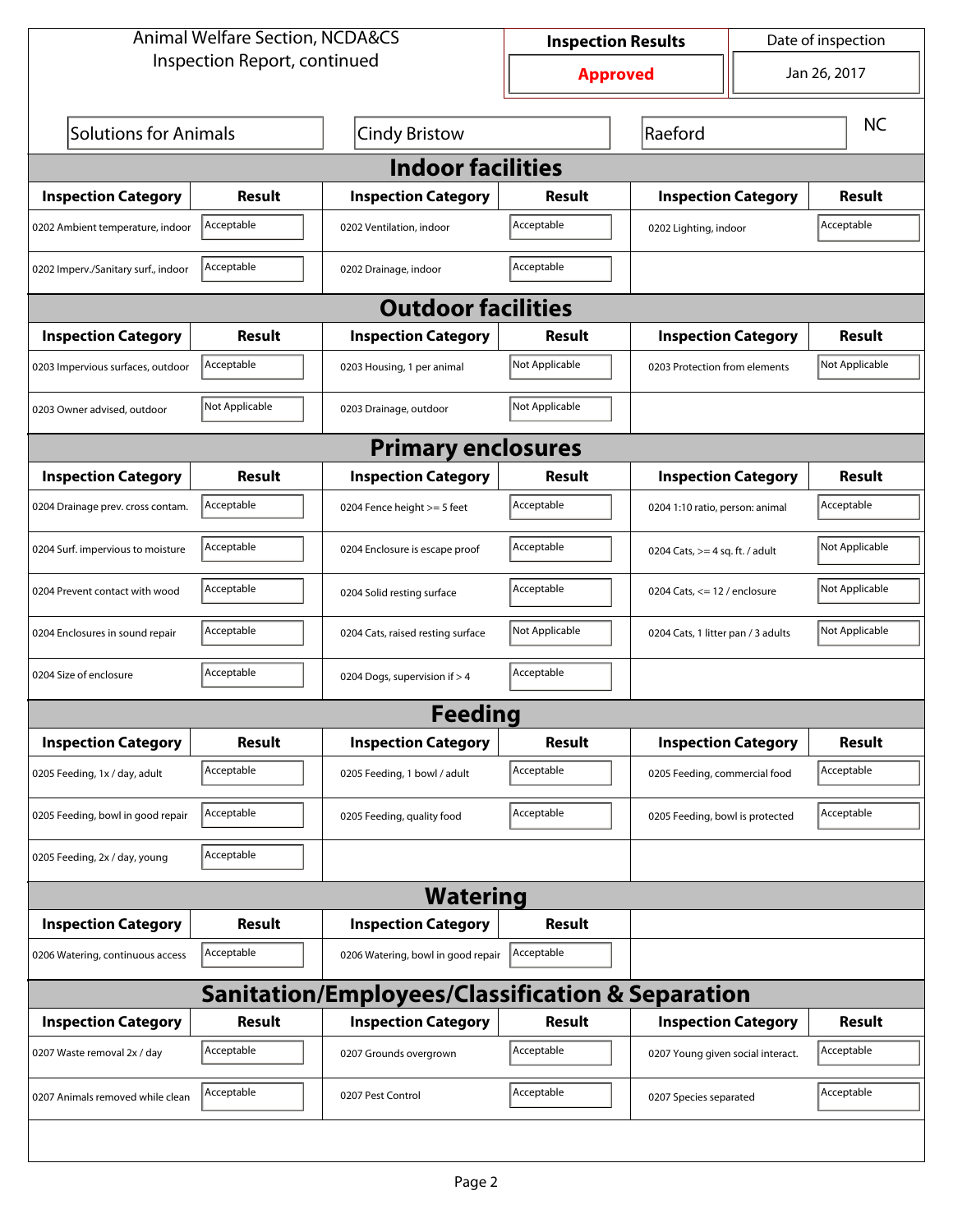| <b>Animal Welfare Section, NCDA&amp;CS</b>                               |                                       |                                                                         | Date of inspection<br><b>Inspection Results</b> |                                                                           |                       |                |  |  |
|--------------------------------------------------------------------------|---------------------------------------|-------------------------------------------------------------------------|-------------------------------------------------|---------------------------------------------------------------------------|-----------------------|----------------|--|--|
| Inspection Report, continued                                             |                                       | <b>Approved</b>                                                         |                                                 | Jan 26, 2017                                                              |                       |                |  |  |
| Solutions for Animals                                                    |                                       | Cindy Bristow                                                           |                                                 | Raeford                                                                   |                       | <b>NC</b>      |  |  |
| <b>Sanitation/Employees/Classification &amp; Separation (continued)</b>  |                                       |                                                                         |                                                 |                                                                           |                       |                |  |  |
| <b>Inspection Category</b>                                               | <b>Result</b>                         | <b>Inspection Category</b>                                              | <b>Result</b>                                   | <b>Inspection Category</b>                                                |                       | <b>Result</b>  |  |  |
| 0207 Enclosure sanitized 2x / day                                        | Acceptable                            | 0207 Number of employees                                                | Acceptable                                      | 0207 Isolation area & signage                                             |                       | Acceptable     |  |  |
| 0207 Method of sanitation                                                | Acceptable                            | 0207 Females in estrus, separated                                       | Not Applicable                                  | 0207 Long term care program                                               |                       | Acceptable     |  |  |
| 0207 Build./grnds., clean & repair                                       | Acceptable                            | 0207 Owner perm, commingling                                            | Not Applicable                                  |                                                                           | 0207 Animals confined |                |  |  |
|                                                                          |                                       | 0207 Young with dam                                                     | Not Applicable                                  |                                                                           |                       |                |  |  |
|                                                                          |                                       | <b>Veterinary Care</b>                                                  |                                                 |                                                                           |                       |                |  |  |
| <b>Inspection Category</b>                                               | Result                                | <b>Inspection Category</b>                                              | Result                                          | <b>Inspection Category</b>                                                |                       | Result         |  |  |
| 0210 Program of veterinary care                                          | Acceptable                            | 0210 Daily observation of animals                                       | Acceptable                                      | 0210 Rabies vaccination                                                   |                       | Acceptable     |  |  |
| 0210 Veterinary care when needed                                         | Acceptable                            |                                                                         |                                                 |                                                                           |                       |                |  |  |
|                                                                          |                                       | <b>Vehicles</b>                                                         |                                                 |                                                                           |                       |                |  |  |
| 0301 Vehicles mechanically sound                                         | Acceptable                            | 0301 Fresh air and ventilation                                          | Acceptable                                      | 0301 Cargo area clean                                                     |                       | Acceptable     |  |  |
|                                                                          |                                       | <b>Primary Enclosure Used in Transportation</b>                         |                                                 |                                                                           |                       |                |  |  |
| <b>Inspection Category</b>                                               | Result                                | <b>Inspection Category</b>                                              | Result                                          | <b>Inspection Category</b>                                                |                       | Result         |  |  |
| 0302 Construction of enclosure                                           | Not Applicable                        | 0302 Age and species separated                                          | Not Applicable                                  | 0302 Size of transport enclosure                                          |                       | Not Applicable |  |  |
| 0302 Enclosure clean & sanitized                                         | Not Applicable                        |                                                                         |                                                 |                                                                           |                       |                |  |  |
|                                                                          | <b>Transportation: Food and Water</b> |                                                                         |                                                 | <b>Transportation: Care</b>                                               |                       |                |  |  |
| <b>Inspection Category</b>                                               | Result                                |                                                                         |                                                 | <b>Inspection Category</b>                                                |                       | <b>Result</b>  |  |  |
| 0303 Food & water during transport                                       | Not Applicable                        |                                                                         |                                                 | 0304 Observation of animals                                               |                       | Not Applicable |  |  |
|                                                                          |                                       | <b>General Statute 19A-32.1</b>                                         |                                                 |                                                                           |                       |                |  |  |
| (a) Hold minimum 72 hours                                                | Acceptable                            | (b) 1, 2, 3 Make available for adopt.                                   | Acceptable                                      | (c) Viewing 3 days for 4 hours each                                       |                       | Acceptable     |  |  |
| (d) If animal offsite, photo of animal<br>posted in conspicuous location | Not Applicable                        | (f) 1, 2, 3 Animals were returned to<br>owner, adopted or euth only     | Acceptable                                      | (g) i, ii Owner surrender held unless<br>proof ownership & signed consent |                       | Acceptable     |  |  |
| (h) Owned animal surrender, ask if<br>there has been a bite w/in 10 days | Acceptable                            | (i) Release animal to person, record<br>of approved government photo ID | Acceptable                                      |                                                                           |                       |                |  |  |
|                                                                          |                                       |                                                                         |                                                 |                                                                           |                       |                |  |  |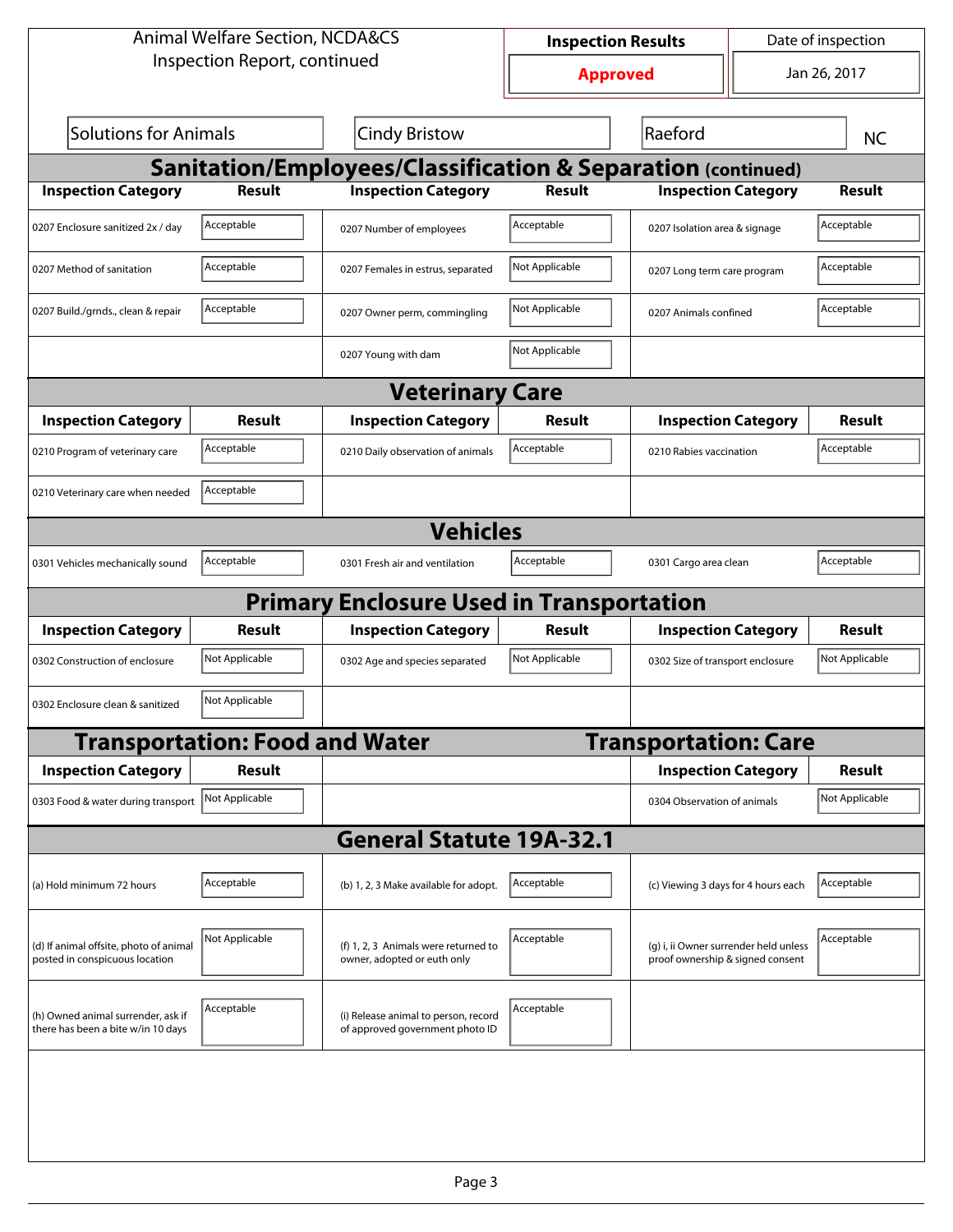|                                                                                                                     |                       | <b>Inspection Results</b> | Date of inspection |              |  |  |
|---------------------------------------------------------------------------------------------------------------------|-----------------------|---------------------------|--------------------|--------------|--|--|
|                                                                                                                     |                       | <b>Approved</b>           |                    | Jan 26, 2017 |  |  |
| <b>Solutions for Animals</b>                                                                                        | <b>Cindy Bristow</b>  | Raeford                   |                    | <b>NC</b>    |  |  |
|                                                                                                                     | Narrative Explanation |                           |                    |              |  |  |
| New shelter inspection performed today, I originally visited this shelter on 11-3-16 to determine if a license was  |                       |                           |                    |              |  |  |
| required. At that time I found 16 dogs housed comfortably between the main home and the shelter building, at        |                       |                           |                    |              |  |  |
| that time I discussed with the property owners the requirements for licensing, and determined at that time there    |                       |                           |                    |              |  |  |
| would be no problems with issuing that license. The property owners did submit their PVC, and a license was         |                       |                           |                    |              |  |  |
| issued.                                                                                                             |                       |                           |                    |              |  |  |
| At today's inspection I viewed all housing areas as clean and odor free at time of with no obvious signs of illness |                       |                           |                    |              |  |  |
| or injury noted today. Ambient temperature is within range in all areas and the animals housed here appear          |                       |                           |                    |              |  |  |
| happy, healthy and well cared for. Property owners have recently painted all of the inside enclosures, and will be  |                       |                           |                    |              |  |  |
| working on the outside this spring. Also, clip boards have been added to hold animal records for ease of            |                       |                           |                    |              |  |  |
| inspection.                                                                                                         |                       |                           |                    |              |  |  |
| No inadequacies noted today-I did mention an area of the wall in the main home that is scratched, the owners        |                       |                           |                    |              |  |  |
| plan to cover this area with FRP.                                                                                   |                       |                           |                    |              |  |  |
|                                                                                                                     |                       |                           |                    |              |  |  |
|                                                                                                                     |                       |                           |                    |              |  |  |